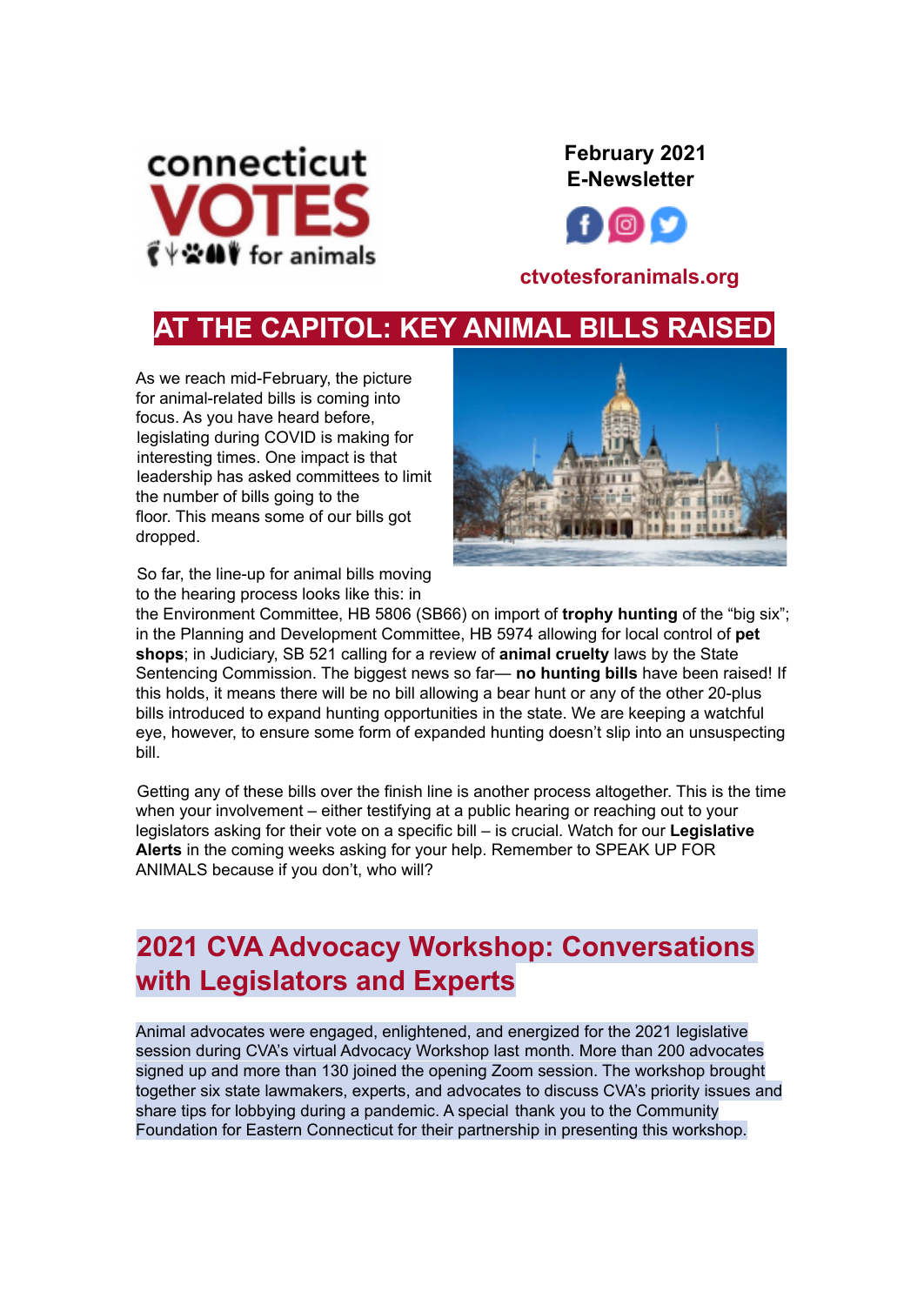Lobbyist Joe Grabarz of Gallo Robinson, and a CVA Advisory Committee member, indicated that this year's virtual legislative session is forcing lawmakers to be more transparent. "They are home and are frustrated they can't interact with their constituents," he said. **"They want to hear from you!"**



of the Environment Committee, Rep. Dorinda assessment of the many humane animal bills

> *"Advocate to the undecided middle -- not those who are firmly for or against a bill." --Rep. Dorinda Borer*

If you missed the Workshop, you can **watch the [videos](https://www.ctvotesforanimals.org/advocacy-workshop-2021)** on CVA's website. You can choose from the general session with Rep Borer and lobbying tips from Joe Grabarz. Also available are the individual breakout sessions with Sen. Will Haskell and Rep. Anne Hughes discussing SB 66, the circus bill; Rep. Jason Doucette and Rep. Raghib Allie Brennan on HB 5974, local pet shop regulation; Rep. David Michel on HB 5013 banning the sale or trade of new fur (See Fur Free CT column below); and Nicole Rivard of Friends of Animals, and Laura Simon of the CT Wildlife Rehabilitators Assoc. on bears and other wildlife.

#### **WATCH 2021 CVA [WORKSHOP](https://www.ctvotesforanimals.org/advocacy-workshop-2021)**

#### **Lawmakers Who Love Animals**

During the first meeting of the General Assembly's bipartisan Animal Advocacy Caucus earlier this month, nearly all of the 19 legislators introducing themselves said they were there because they love animals. Our kind of people!

The Animal Advocacy Caucus is co-Chaired by Representative David Michel and Rep. Nicole Klarides-Ditria. Members and stakeholders briefly



reviewed the more than 30 bills relating to had been introduced so far, and shared animal and environmental protection that some thoughts on the merits, support and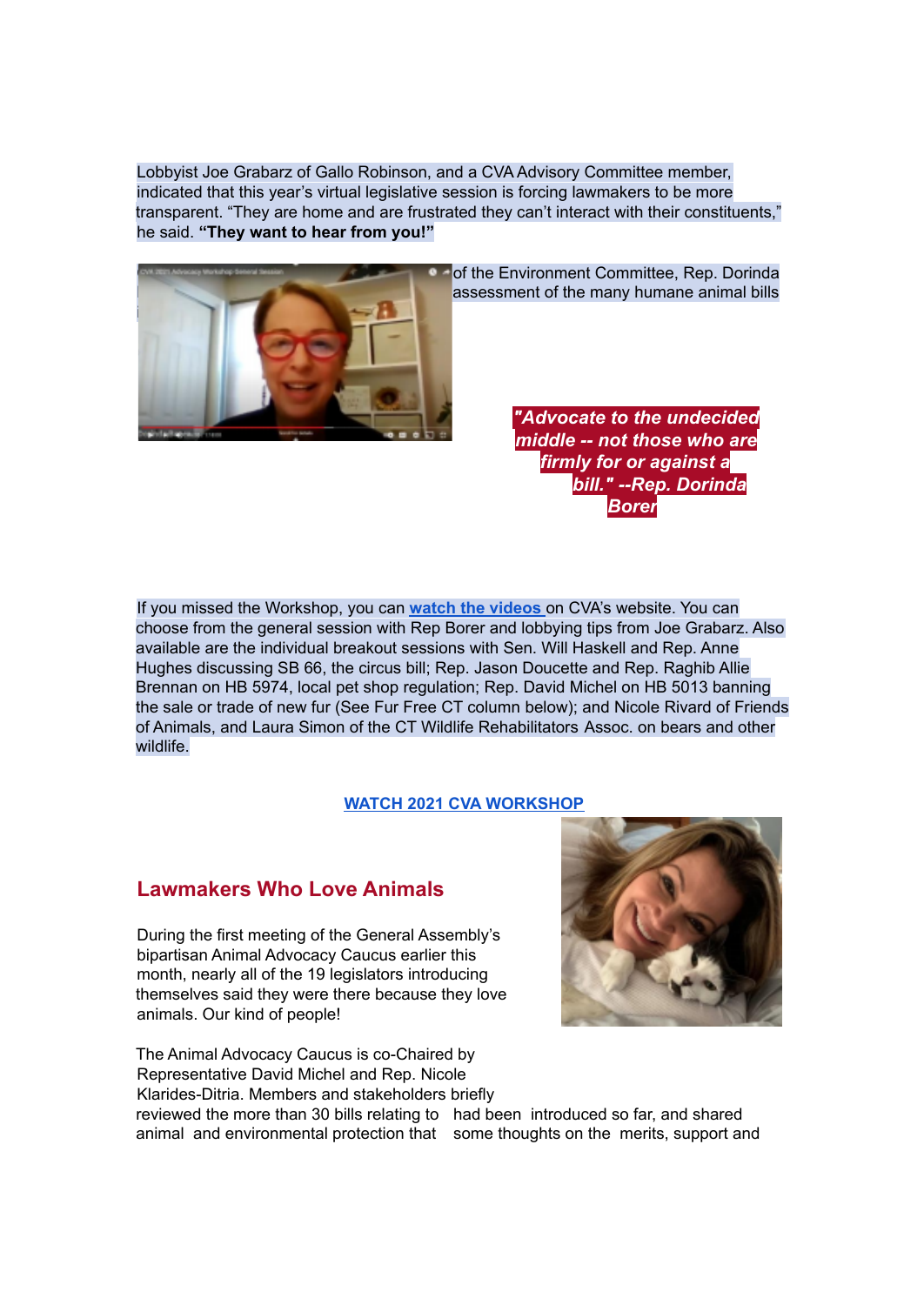opposition for each. If your lawmakers are on the list of Animal Advocacy Caucus members consider taking a moment to thank them and ask for their continued sup

*Oscar lives with Co-chair Ditria (above). Co-chair Michel and friend (below).*



### **Join the Fur Free CT Crusade**

*By Amy Millardi and Liz Garrett*

Fur Free Connecticut was founded in 2019, on the heels of the state of California successfully enacting AB 44 and becoming the first state in the Nation to ban the sale of new fur products. Fur Free Connecticut was born out of a desire of local activists to become more effective in our efforts to end the cruel fur

trade. We are an organization made up of dedicated animal advocates guided by the mission of working towards a more compassionate and ethical future for Connecticut.

House Bill 5031 to ban the sale and trade of new fur in Connecticut has been introduced by Representative David Michel of the 146th House District (South End, Shippan and Downtown Stamford) this legislative session. This is a groundbreaking bill for Connecticut, as this is the very first-time legislation to ban new fur products has ever been introduced in the state. We are grateful to have three co-sponsors of the bill: Representative Michael A. Winkler of the 56th District; Representative Aimee Berger-Girvalo of the 111th District; Representative John "Jack" F. Hennessy of the 127th District; and Senator Rick Lopes of the 6th District. **READ [MORE](https://docs.google.com/document/d/1EcHA_MMwQR0JA55hRKzG22NXOM9ykRNYwqQ3XcotA0c/export?format=pdf)**>>

# **ANIMAL-FRIENDLY FARE**

# **February's Vegan Recipe**

While much of the country is caught up in the pandemic induced obsession with sourdough bread, CVA's Board President Jessica Rubin is sticking with her tried and true recipe for **vegan challah.** Traditionally known as an "egg bread," this